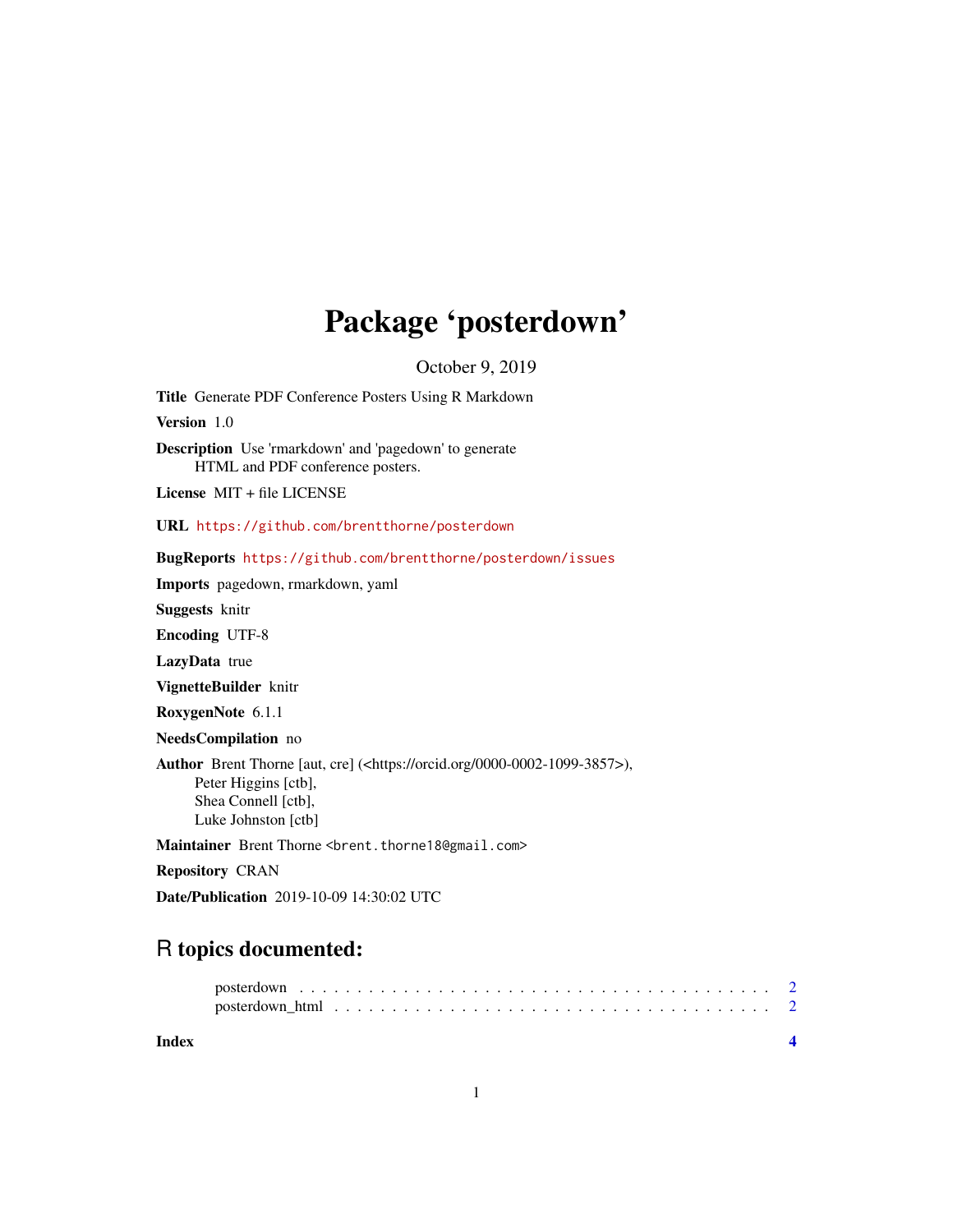<span id="page-1-0"></span>

#### Description

This package creates posters for conferences

#### poster\_html

Creates an R Markdown template for a PDF poster document via HTML

#### poster\_betterland

Creates an R Markdown template for a PDF poster document via HTML

#### poster\_betterport

Creates an R Markdown template for a PDF poster document via HTML

#### Author(s)

Brent Thorne

posterdown\_html *Posterdown HTML format (using pagedown::poster\_relaxed)*

#### Description

The output format poster\_betterland() mimics the style of the BetterPoster movement from twitter.

The output format poster\_betterport() mimics the style of the BetterPoster movement from twitter.

#### Usage

```
posterdown_html(..., template = find_resource("posterdown_html",
  "template.html"), css = NULL)
```

```
posterdown_betterland(...,
  template = find_resource("posterdown_betterland", "template.html"),
  \text{css} = \text{NULL}posterdown_betterport(...,
  template = find_resource("posterdown_betterport", "template.html"),
  \text{css} = \text{NULL}
```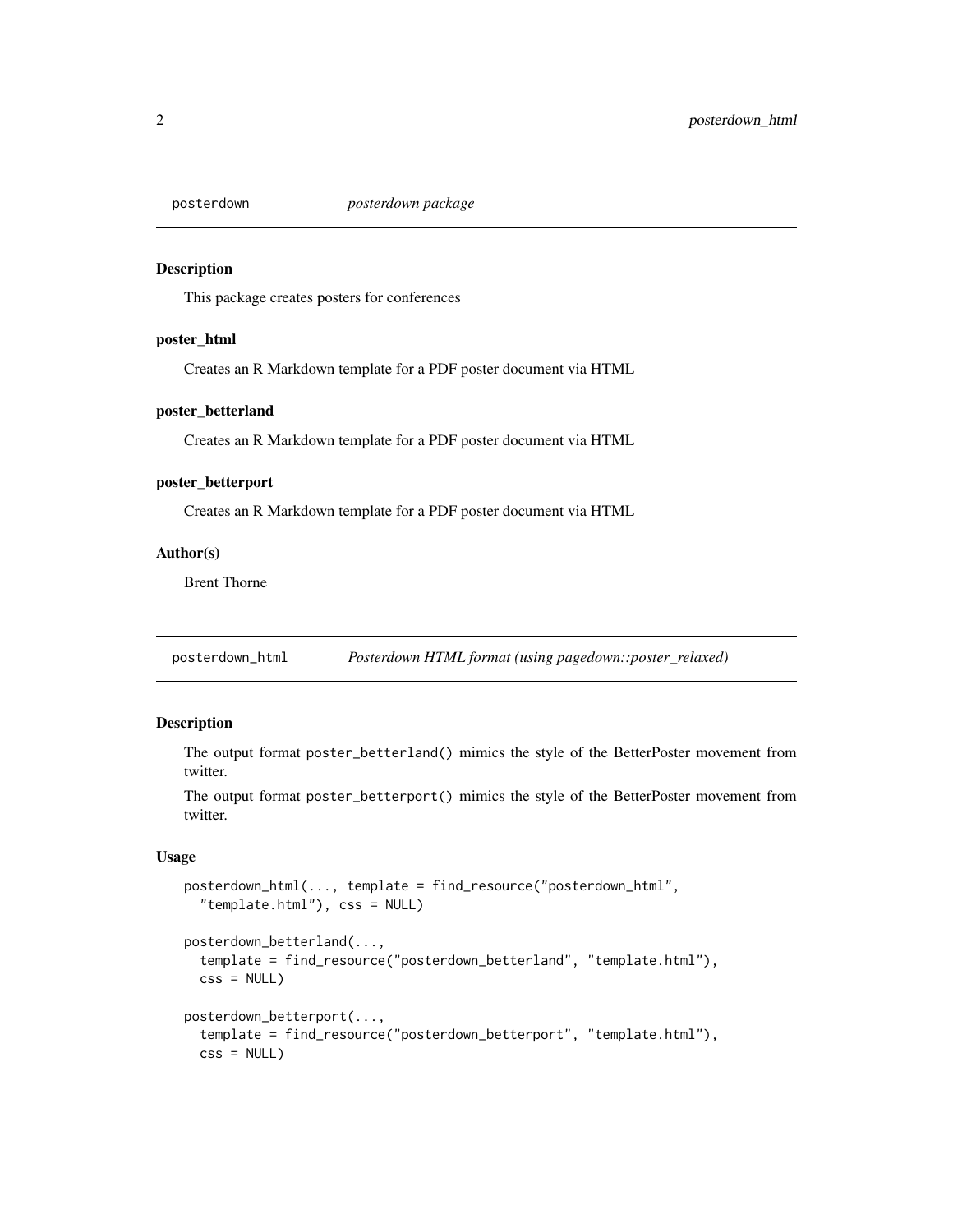#### <span id="page-2-0"></span>posterdown\_html 3

#### Arguments

| $\cdots$   | Additional arguments to rmarkdown::html_document |
|------------|--------------------------------------------------|
| template   | See $html$ $paged()$ .                           |
| <b>CSS</b> | See $html$ $paged()$ .                           |

### Value

R Markdown output format to pass to [rmarkdown::render\(\)](#page-0-0)

## Examples

```
file <- file.path(tempdir(),"foo.rmd")
rmarkdown::draft(file, template="posterdown_html", package="posterdown")
```